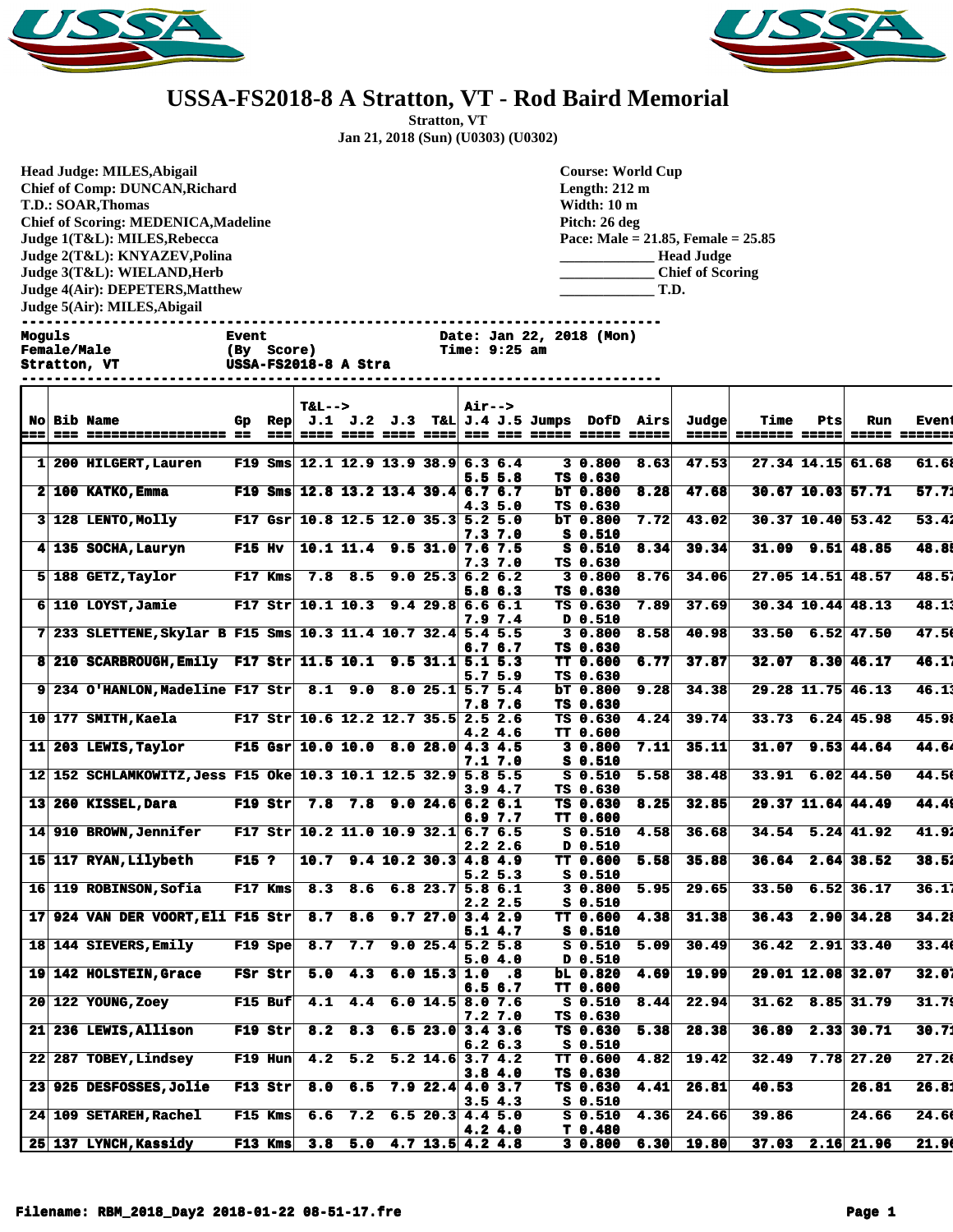**Moguls Event Date: Jan 22, 2018 (Mon) Female/Male (By Score) Time: 9:25 am Stratton, VT USSA-FS2018-8 A Stra** 

| $J.1$ $J.2$ $J.3$ T&L $J.4$ $J.5$ Jumps DofD Airs<br><b>No Bib Name</b><br>Judge<br><b>Time</b><br>Gp Rep<br>Pts<br>Run<br>$=$ $=$ $=$ $\blacksquare$<br>=====  ======= ===== <br> ===<br>--- ----------------- --<br>===== =======<br>4.44.2<br>TS 0.630<br>12.38<br>$F17$ Str<br>12.38<br>26 141 FUNK, Hailey<br>2.0<br>4.4 3.0 $9.4$ 2.0 2.0<br>S 0.510<br>2.98<br>12.38<br>42.17<br>3.64.1<br>D 0.510<br>9.97<br>$F17$ Hv<br>43.59<br>9.97<br>205 MCGUIRE, Kaitlyn<br>1.7<br>2.0<br>2.9<br>$6.6$ 2.6 2.0<br>S 0.510<br>3.37<br>9.97<br>27 <sub>1</sub><br>4.74.5<br>T <sub>0.480</sub><br>8.0(<br>28 911 KOSINSKI, Charlott F13 Str<br>2.5<br>44.32<br>8.06<br>1.1<br>1.0<br>$4.6$ 6.5 4.5<br>TS 0.630<br>3.46<br>8.06<br>.0<br>$\cdot$ 0<br>6.40<br>0.1<br>$\overline{2.6}$<br>46.87<br>29 145 MAILLOUX, Jocelyn F19 Spe<br>1.5<br>$4.2$ 4.8 4.1<br>S 0.510<br>2.26<br>6.46<br>6.46<br>$\cdot$ 0<br>. 0<br>6.21<br>1.0<br>4.72<br>$37.57$ 1.49<br>6.21<br>30 917 COOPER, Miah<br>F15 Str<br>0.1<br>1.0<br>$2.1$ 5.3 4.1<br>S 0.510<br>2.62<br>N 0.460<br>. 5<br>. 5<br>5.3(<br>915 ARAVIDES, Alexandr F15 Str<br>0.1<br>0.1<br>0.1<br>$0.3$ 4.0 4.6<br>5.30<br>41.45<br>5.30<br>31<br>TS 0.630<br>5.00<br>5.04.0<br><b>S</b> 0.510<br>0.2<br>$0.1 \quad 1.1 \quad 3.4 \quad 3.7$<br>$5.29$ 1:39.00<br>5.29<br>32 220 COHEN, Jessica<br>F17 Kms<br>0.8<br>TS 0.630<br>4.19<br>3.74.0<br>$S_0.510$<br>0.1<br>0.1<br>0.1<br>5.13<br>33 922 STEVENSON, Maddie F11 Str<br>$0.3$ 6.3 6.5<br>$S_0.510$<br>53.60<br>5.13<br>4.83<br>D 0.510<br>$3.4\;\;2.8$<br>34 207 JOHNSON, Brinley F15 Kil<br>0.1<br>0.1<br>$S_0.510$<br>4.53<br>41.35<br>4.53<br>0.1<br>$0.3$ 8.4 8.2<br>4.23<br>$\cdot$ 0<br>.0<br>3.1(<br>F13 Str<br>0.1<br>0.1<br>0.1<br>$0.3$ 3.6 3.6<br>3.16<br>40.80<br>3.16<br>35 923 SCHEID, Nora<br>$S_0.510$<br>2.86<br>1.82.5<br>T <sub>0.480</sub><br>2.2 <sub>0</sub><br>$F17$ Hun<br>0.1<br>$0.1 \quad 0.1$<br>2.26<br>40.36<br>2,26<br>36 106 MAGNOTTI, Julie<br>$0.3$ 2.4 2.7<br>TT 0.600<br>1.96<br>$.5 \t1.2$<br>S 0.510<br>dni<br>37 132 SOCHA, Morghan<br>F17 Hv<br>dnf<br>dnf<br>dnf<br>(none)<br>21.08 17.12 77.87<br>77.81<br>1 199 SCHUNK, Harrison<br>M19 Sms 16.8 15.6 16.8 49.2 7.8 8.0<br>60.75<br>$bL$ 0.720 11.55<br>bPp 0.730<br>8.3 7.8<br>73.01<br>M19 Sms 15.9 16.0 16.9 48.8 7.4 6.9<br>57.63<br>22.27 15.38 73.01<br>2 150 OLSON, Stewart<br>bPp 0.730 8.83<br>3.83.9<br>3oGB 0.940<br>65.91<br>22.51 15.03 65.93<br>MSr Sms 12.9 13.9 14.5 41.3 8.1 8.0<br>50.90<br>3 129 TIKTINSKY, Peter<br>$7$ opA 0.860 9.60<br>5.04.6<br>KS 0.560<br>63.31<br>25.42 10.77 63.38<br>4 195 LEVITTS, Blake<br>M19 Kil 14.4 14.6 14.4 43.4 6.9 6.9<br>3 0.700<br>9.21<br>52.61<br><b>TTS 0.640</b><br>6.77.0<br>59.01<br>$5 101$ CYKER, Leo<br>M19 Sms 10.9 10.4 9.0 30.3 7.0 6.8<br>41.06<br>20.51 17.96 59.02<br>$BF$ 0.830 10.76<br>bPp 0.730<br>6.8 7.0<br>47.20<br>25.09 11.25 58.45<br>6 118 APPLEGATE, Colby<br>M17 ?<br>$13.2$ 13.2 13.5 39.9 4.7 4.0<br>3p 0.730<br>7.30<br>6.25.6<br>3 0.700<br>7 206 NORTH, Curtis<br>M17 Kms 12.0 10.4 12.4 34.8 6.7 6.9<br>44.03<br>24.12 12.67 56.70<br>$3p$ 0.730<br>9.23<br>3 0.700<br>6.26.0<br>23.06 14.22 54.98<br>8 209 CAPLAN, Nathan<br>M17 Sms 10.6 10.0 8.8 29.4 7.0 7.3<br>7орд 0.860 11.36<br>40.76<br>7.3 7.0<br>$b$ Pp $0.730$<br>27.46 7.78 54.88<br>9 124 PETRONE, Jack<br>M13 Kms 13.9 12.8 12.6 39.3 6.0 6.1<br>3p 0.730<br>47.10<br>7.80<br>TS 0.530<br>6.8 6.0<br>10 232 O'HANLON, Patrick M15 Str 11.9 13.2 12.5 37.6 4.7 4.9<br>44.93<br>$26.81$ 8.73 53.66<br>bT 0.700<br>7.33<br>5.8 5.1<br>$bPP$ 0.730<br>11 125 GREEN, Keenan M17 Kil 11.4 12.3 12.8 36.5 4.2 5.1<br>26.54 9.13 52.93<br>52.9:<br>$7.30 \ 43.80$<br>3 0.700<br>7.3 8.0<br>TS 0.530<br>52.90<br>M15 Gsr 11.4 12.2 12.1 35.7 4.8 5.0<br>42.92<br>25.96 9.98 52.90<br>12 227 GRAMMAS, Caleb<br>bT 0.700<br>7.22<br>5.54.9<br>$bPP$ 0.730<br>21.40 16.65 51.73<br>7.2 $6.8$ $6.8$ $20.8$ 8.0 8.5<br>51.71<br>13 225 SHAMBELAN, C.J.<br>M19 ?<br>7opA 0.860 14.28<br>35.08<br>7.7 7.6<br>3oGB 0.940<br>23.12 14.14 50.46<br>50.4<br>14 112 GRAMMAS, Elijah<br>$M17$ Gsr<br>8.0 8.0<br>$8.8$ 24.8 7.4 7.2<br>36.32<br>7opA 0.860 11.52<br>7.5 6.9<br>$b$ Pp $0.730$<br>25.13 11.19 48.79<br>$M17$ Str<br>9.5 8.1 8.8 26.4 7.2 6.9<br>48.79<br>15 219 BOLESKY, Blake<br>37.60<br>$7$ opA $0.860$ 11.20<br>bPp 0.730<br>6.9 7.2<br>16 147 SCHLAMKOWITZ, Jack M17 Oke 12.4 11.9 12.3 36.6 6.5 6.0<br>$29.28$ 5.11 48.68<br>48.68<br>43.57<br>3 0.700<br>6.97<br>TS 0.530<br>4.8 5.0<br>$27.88$ 7.16 48.18<br>48.1<br>M17 Gsr 10.4 11.7 11.6 33.7 3.3 3.6<br>$17$   115 RYAN, Aidan<br>7.32<br>41.02<br>3oGB 0.940<br>$b$ Pp $0.730$<br>$5.2\,6.0$<br>47.74<br>$29.90$ 4.21 47.74<br><b>M17 Hv</b><br>$10.4$ 12.4 11.9 34.7 5.8 6.0<br>8.83<br>43.53<br>18 184 BUTLER, Bryce<br>$bPP$ 0.730<br>6.46.0<br>3p 0.730<br>$26.80$ $8.75$ $44.30$<br>M15 Bm<br>9.4 7.9 8.8 26.1 7.2 7.0<br>9.45<br>35.55<br>$19$ 107 ALVA, Isaac<br>3 0.700<br>6.3 6.0<br>3p 0.730<br>M17 Cva 10.2 9.9 11.8 31.9 5.2 4.8<br>36.77<br>$30.45$ $3.40$ $40.17$<br>20 904 ARNER, Colin<br>30.700<br>4.87<br>TS 0.530<br>2.5 2.7<br>$30.49$ $3.34$ $40.15$<br>21 136 ROTHBERG, Michael M15 Kms<br>$9.9$ $9.3$ 10.5 29.7 5.4 5.0<br>36.81<br>3 0.700<br>7.11<br>6.26.2<br>XS 0.560<br>M17 Kms 11.6 11.3 10.9 33.8 5.2 5.8<br>4.47<br>38.27<br>33.18<br>38.27<br>22 151 DINN, Mikey<br>80.410<br>4.7 3.7<br>TS 0.530<br>M15 Str 10.6 10.4 10.7 31.7 5.0 5.4<br>33.96<br>36.87<br>23 916 COOPER, Reed<br>TT 0.500<br>5.17<br>36.87<br>4.7 5.0<br>TS 0.530 |  |  | <b>T&amp;L--&gt;</b> |  | <b>Air--&gt;</b> |  |  |  |  |              |
|-----------------------------------------------------------------------------------------------------------------------------------------------------------------------------------------------------------------------------------------------------------------------------------------------------------------------------------------------------------------------------------------------------------------------------------------------------------------------------------------------------------------------------------------------------------------------------------------------------------------------------------------------------------------------------------------------------------------------------------------------------------------------------------------------------------------------------------------------------------------------------------------------------------------------------------------------------------------------------------------------------------------------------------------------------------------------------------------------------------------------------------------------------------------------------------------------------------------------------------------------------------------------------------------------------------------------------------------------------------------------------------------------------------------------------------------------------------------------------------------------------------------------------------------------------------------------------------------------------------------------------------------------------------------------------------------------------------------------------------------------------------------------------------------------------------------------------------------------------------------------------------------------------------------------------------------------------------------------------------------------------------------------------------------------------------------------------------------------------------------------------------------------------------------------------------------------------------------------------------------------------------------------------------------------------------------------------------------------------------------------------------------------------------------------------------------------------------------------------------------------------------------------------------------------------------------------------------------------------------------------------------------------------------------------------------------------------------------------------------------------------------------------------------------------------------------------------------------------------------------------------------------------------------------------------------------------------------------------------------------------------------------------------------------------------------------------------------------------------------------------------------------------------------------------------------------------------------------------------------------------------------------------------------------------------------------------------------------------------------------------------------------------------------------------------------------------------------------------------------------------------------------------------------------------------------------------------------------------------------------------------------------------------------------------------------------------------------------------------------------------------------------------------------------------------------------------------------------------------------------------------------------------------------------------------------------------------------------------------------------------------------------------------------------------------------------------------------------------------------------------------------------------------------------------------------------------------------------------------------------------------------------------------------------------------------------------------------------------------------------------------------------------------------------------------------------------------------------------------------------------------------------------------------------------------------------------------------------------------------------------------------------------------------------------------------------------------------------------------------------------------------------------------------------------------------------------------------------------------------------------------------------------------------------------------------------------------------------------------------------------------------------------------------------------------------------------------------------------------------------------------------------------------------------------------------------------------------------------------------------------------------------------------------------------------------------------------------------------------------------------------------------------------------------------------------------------------------------------------------------------------------------------------------------------------------------------------------|--|--|----------------------|--|------------------|--|--|--|--|--------------|
|                                                                                                                                                                                                                                                                                                                                                                                                                                                                                                                                                                                                                                                                                                                                                                                                                                                                                                                                                                                                                                                                                                                                                                                                                                                                                                                                                                                                                                                                                                                                                                                                                                                                                                                                                                                                                                                                                                                                                                                                                                                                                                                                                                                                                                                                                                                                                                                                                                                                                                                                                                                                                                                                                                                                                                                                                                                                                                                                                                                                                                                                                                                                                                                                                                                                                                                                                                                                                                                                                                                                                                                                                                                                                                                                                                                                                                                                                                                                                                                                                                                                                                                                                                                                                                                                                                                                                                                                                                                                                                                                                                                                                                                                                                                                                                                                                                                                                                                                                                                                                                                                                                                                                                                                                                                                                                                                                                                                                                                                                                                                                                                   |  |  |                      |  |                  |  |  |  |  | <b>Event</b> |
|                                                                                                                                                                                                                                                                                                                                                                                                                                                                                                                                                                                                                                                                                                                                                                                                                                                                                                                                                                                                                                                                                                                                                                                                                                                                                                                                                                                                                                                                                                                                                                                                                                                                                                                                                                                                                                                                                                                                                                                                                                                                                                                                                                                                                                                                                                                                                                                                                                                                                                                                                                                                                                                                                                                                                                                                                                                                                                                                                                                                                                                                                                                                                                                                                                                                                                                                                                                                                                                                                                                                                                                                                                                                                                                                                                                                                                                                                                                                                                                                                                                                                                                                                                                                                                                                                                                                                                                                                                                                                                                                                                                                                                                                                                                                                                                                                                                                                                                                                                                                                                                                                                                                                                                                                                                                                                                                                                                                                                                                                                                                                                                   |  |  |                      |  |                  |  |  |  |  |              |
|                                                                                                                                                                                                                                                                                                                                                                                                                                                                                                                                                                                                                                                                                                                                                                                                                                                                                                                                                                                                                                                                                                                                                                                                                                                                                                                                                                                                                                                                                                                                                                                                                                                                                                                                                                                                                                                                                                                                                                                                                                                                                                                                                                                                                                                                                                                                                                                                                                                                                                                                                                                                                                                                                                                                                                                                                                                                                                                                                                                                                                                                                                                                                                                                                                                                                                                                                                                                                                                                                                                                                                                                                                                                                                                                                                                                                                                                                                                                                                                                                                                                                                                                                                                                                                                                                                                                                                                                                                                                                                                                                                                                                                                                                                                                                                                                                                                                                                                                                                                                                                                                                                                                                                                                                                                                                                                                                                                                                                                                                                                                                                                   |  |  |                      |  |                  |  |  |  |  |              |
|                                                                                                                                                                                                                                                                                                                                                                                                                                                                                                                                                                                                                                                                                                                                                                                                                                                                                                                                                                                                                                                                                                                                                                                                                                                                                                                                                                                                                                                                                                                                                                                                                                                                                                                                                                                                                                                                                                                                                                                                                                                                                                                                                                                                                                                                                                                                                                                                                                                                                                                                                                                                                                                                                                                                                                                                                                                                                                                                                                                                                                                                                                                                                                                                                                                                                                                                                                                                                                                                                                                                                                                                                                                                                                                                                                                                                                                                                                                                                                                                                                                                                                                                                                                                                                                                                                                                                                                                                                                                                                                                                                                                                                                                                                                                                                                                                                                                                                                                                                                                                                                                                                                                                                                                                                                                                                                                                                                                                                                                                                                                                                                   |  |  |                      |  |                  |  |  |  |  |              |
|                                                                                                                                                                                                                                                                                                                                                                                                                                                                                                                                                                                                                                                                                                                                                                                                                                                                                                                                                                                                                                                                                                                                                                                                                                                                                                                                                                                                                                                                                                                                                                                                                                                                                                                                                                                                                                                                                                                                                                                                                                                                                                                                                                                                                                                                                                                                                                                                                                                                                                                                                                                                                                                                                                                                                                                                                                                                                                                                                                                                                                                                                                                                                                                                                                                                                                                                                                                                                                                                                                                                                                                                                                                                                                                                                                                                                                                                                                                                                                                                                                                                                                                                                                                                                                                                                                                                                                                                                                                                                                                                                                                                                                                                                                                                                                                                                                                                                                                                                                                                                                                                                                                                                                                                                                                                                                                                                                                                                                                                                                                                                                                   |  |  |                      |  |                  |  |  |  |  |              |
|                                                                                                                                                                                                                                                                                                                                                                                                                                                                                                                                                                                                                                                                                                                                                                                                                                                                                                                                                                                                                                                                                                                                                                                                                                                                                                                                                                                                                                                                                                                                                                                                                                                                                                                                                                                                                                                                                                                                                                                                                                                                                                                                                                                                                                                                                                                                                                                                                                                                                                                                                                                                                                                                                                                                                                                                                                                                                                                                                                                                                                                                                                                                                                                                                                                                                                                                                                                                                                                                                                                                                                                                                                                                                                                                                                                                                                                                                                                                                                                                                                                                                                                                                                                                                                                                                                                                                                                                                                                                                                                                                                                                                                                                                                                                                                                                                                                                                                                                                                                                                                                                                                                                                                                                                                                                                                                                                                                                                                                                                                                                                                                   |  |  |                      |  |                  |  |  |  |  |              |
|                                                                                                                                                                                                                                                                                                                                                                                                                                                                                                                                                                                                                                                                                                                                                                                                                                                                                                                                                                                                                                                                                                                                                                                                                                                                                                                                                                                                                                                                                                                                                                                                                                                                                                                                                                                                                                                                                                                                                                                                                                                                                                                                                                                                                                                                                                                                                                                                                                                                                                                                                                                                                                                                                                                                                                                                                                                                                                                                                                                                                                                                                                                                                                                                                                                                                                                                                                                                                                                                                                                                                                                                                                                                                                                                                                                                                                                                                                                                                                                                                                                                                                                                                                                                                                                                                                                                                                                                                                                                                                                                                                                                                                                                                                                                                                                                                                                                                                                                                                                                                                                                                                                                                                                                                                                                                                                                                                                                                                                                                                                                                                                   |  |  |                      |  |                  |  |  |  |  |              |
|                                                                                                                                                                                                                                                                                                                                                                                                                                                                                                                                                                                                                                                                                                                                                                                                                                                                                                                                                                                                                                                                                                                                                                                                                                                                                                                                                                                                                                                                                                                                                                                                                                                                                                                                                                                                                                                                                                                                                                                                                                                                                                                                                                                                                                                                                                                                                                                                                                                                                                                                                                                                                                                                                                                                                                                                                                                                                                                                                                                                                                                                                                                                                                                                                                                                                                                                                                                                                                                                                                                                                                                                                                                                                                                                                                                                                                                                                                                                                                                                                                                                                                                                                                                                                                                                                                                                                                                                                                                                                                                                                                                                                                                                                                                                                                                                                                                                                                                                                                                                                                                                                                                                                                                                                                                                                                                                                                                                                                                                                                                                                                                   |  |  |                      |  |                  |  |  |  |  |              |
|                                                                                                                                                                                                                                                                                                                                                                                                                                                                                                                                                                                                                                                                                                                                                                                                                                                                                                                                                                                                                                                                                                                                                                                                                                                                                                                                                                                                                                                                                                                                                                                                                                                                                                                                                                                                                                                                                                                                                                                                                                                                                                                                                                                                                                                                                                                                                                                                                                                                                                                                                                                                                                                                                                                                                                                                                                                                                                                                                                                                                                                                                                                                                                                                                                                                                                                                                                                                                                                                                                                                                                                                                                                                                                                                                                                                                                                                                                                                                                                                                                                                                                                                                                                                                                                                                                                                                                                                                                                                                                                                                                                                                                                                                                                                                                                                                                                                                                                                                                                                                                                                                                                                                                                                                                                                                                                                                                                                                                                                                                                                                                                   |  |  |                      |  |                  |  |  |  |  |              |
|                                                                                                                                                                                                                                                                                                                                                                                                                                                                                                                                                                                                                                                                                                                                                                                                                                                                                                                                                                                                                                                                                                                                                                                                                                                                                                                                                                                                                                                                                                                                                                                                                                                                                                                                                                                                                                                                                                                                                                                                                                                                                                                                                                                                                                                                                                                                                                                                                                                                                                                                                                                                                                                                                                                                                                                                                                                                                                                                                                                                                                                                                                                                                                                                                                                                                                                                                                                                                                                                                                                                                                                                                                                                                                                                                                                                                                                                                                                                                                                                                                                                                                                                                                                                                                                                                                                                                                                                                                                                                                                                                                                                                                                                                                                                                                                                                                                                                                                                                                                                                                                                                                                                                                                                                                                                                                                                                                                                                                                                                                                                                                                   |  |  |                      |  |                  |  |  |  |  |              |
|                                                                                                                                                                                                                                                                                                                                                                                                                                                                                                                                                                                                                                                                                                                                                                                                                                                                                                                                                                                                                                                                                                                                                                                                                                                                                                                                                                                                                                                                                                                                                                                                                                                                                                                                                                                                                                                                                                                                                                                                                                                                                                                                                                                                                                                                                                                                                                                                                                                                                                                                                                                                                                                                                                                                                                                                                                                                                                                                                                                                                                                                                                                                                                                                                                                                                                                                                                                                                                                                                                                                                                                                                                                                                                                                                                                                                                                                                                                                                                                                                                                                                                                                                                                                                                                                                                                                                                                                                                                                                                                                                                                                                                                                                                                                                                                                                                                                                                                                                                                                                                                                                                                                                                                                                                                                                                                                                                                                                                                                                                                                                                                   |  |  |                      |  |                  |  |  |  |  |              |
|                                                                                                                                                                                                                                                                                                                                                                                                                                                                                                                                                                                                                                                                                                                                                                                                                                                                                                                                                                                                                                                                                                                                                                                                                                                                                                                                                                                                                                                                                                                                                                                                                                                                                                                                                                                                                                                                                                                                                                                                                                                                                                                                                                                                                                                                                                                                                                                                                                                                                                                                                                                                                                                                                                                                                                                                                                                                                                                                                                                                                                                                                                                                                                                                                                                                                                                                                                                                                                                                                                                                                                                                                                                                                                                                                                                                                                                                                                                                                                                                                                                                                                                                                                                                                                                                                                                                                                                                                                                                                                                                                                                                                                                                                                                                                                                                                                                                                                                                                                                                                                                                                                                                                                                                                                                                                                                                                                                                                                                                                                                                                                                   |  |  |                      |  |                  |  |  |  |  |              |
|                                                                                                                                                                                                                                                                                                                                                                                                                                                                                                                                                                                                                                                                                                                                                                                                                                                                                                                                                                                                                                                                                                                                                                                                                                                                                                                                                                                                                                                                                                                                                                                                                                                                                                                                                                                                                                                                                                                                                                                                                                                                                                                                                                                                                                                                                                                                                                                                                                                                                                                                                                                                                                                                                                                                                                                                                                                                                                                                                                                                                                                                                                                                                                                                                                                                                                                                                                                                                                                                                                                                                                                                                                                                                                                                                                                                                                                                                                                                                                                                                                                                                                                                                                                                                                                                                                                                                                                                                                                                                                                                                                                                                                                                                                                                                                                                                                                                                                                                                                                                                                                                                                                                                                                                                                                                                                                                                                                                                                                                                                                                                                                   |  |  |                      |  |                  |  |  |  |  |              |
|                                                                                                                                                                                                                                                                                                                                                                                                                                                                                                                                                                                                                                                                                                                                                                                                                                                                                                                                                                                                                                                                                                                                                                                                                                                                                                                                                                                                                                                                                                                                                                                                                                                                                                                                                                                                                                                                                                                                                                                                                                                                                                                                                                                                                                                                                                                                                                                                                                                                                                                                                                                                                                                                                                                                                                                                                                                                                                                                                                                                                                                                                                                                                                                                                                                                                                                                                                                                                                                                                                                                                                                                                                                                                                                                                                                                                                                                                                                                                                                                                                                                                                                                                                                                                                                                                                                                                                                                                                                                                                                                                                                                                                                                                                                                                                                                                                                                                                                                                                                                                                                                                                                                                                                                                                                                                                                                                                                                                                                                                                                                                                                   |  |  |                      |  |                  |  |  |  |  |              |
|                                                                                                                                                                                                                                                                                                                                                                                                                                                                                                                                                                                                                                                                                                                                                                                                                                                                                                                                                                                                                                                                                                                                                                                                                                                                                                                                                                                                                                                                                                                                                                                                                                                                                                                                                                                                                                                                                                                                                                                                                                                                                                                                                                                                                                                                                                                                                                                                                                                                                                                                                                                                                                                                                                                                                                                                                                                                                                                                                                                                                                                                                                                                                                                                                                                                                                                                                                                                                                                                                                                                                                                                                                                                                                                                                                                                                                                                                                                                                                                                                                                                                                                                                                                                                                                                                                                                                                                                                                                                                                                                                                                                                                                                                                                                                                                                                                                                                                                                                                                                                                                                                                                                                                                                                                                                                                                                                                                                                                                                                                                                                                                   |  |  |                      |  |                  |  |  |  |  | 5.29         |
|                                                                                                                                                                                                                                                                                                                                                                                                                                                                                                                                                                                                                                                                                                                                                                                                                                                                                                                                                                                                                                                                                                                                                                                                                                                                                                                                                                                                                                                                                                                                                                                                                                                                                                                                                                                                                                                                                                                                                                                                                                                                                                                                                                                                                                                                                                                                                                                                                                                                                                                                                                                                                                                                                                                                                                                                                                                                                                                                                                                                                                                                                                                                                                                                                                                                                                                                                                                                                                                                                                                                                                                                                                                                                                                                                                                                                                                                                                                                                                                                                                                                                                                                                                                                                                                                                                                                                                                                                                                                                                                                                                                                                                                                                                                                                                                                                                                                                                                                                                                                                                                                                                                                                                                                                                                                                                                                                                                                                                                                                                                                                                                   |  |  |                      |  |                  |  |  |  |  |              |
|                                                                                                                                                                                                                                                                                                                                                                                                                                                                                                                                                                                                                                                                                                                                                                                                                                                                                                                                                                                                                                                                                                                                                                                                                                                                                                                                                                                                                                                                                                                                                                                                                                                                                                                                                                                                                                                                                                                                                                                                                                                                                                                                                                                                                                                                                                                                                                                                                                                                                                                                                                                                                                                                                                                                                                                                                                                                                                                                                                                                                                                                                                                                                                                                                                                                                                                                                                                                                                                                                                                                                                                                                                                                                                                                                                                                                                                                                                                                                                                                                                                                                                                                                                                                                                                                                                                                                                                                                                                                                                                                                                                                                                                                                                                                                                                                                                                                                                                                                                                                                                                                                                                                                                                                                                                                                                                                                                                                                                                                                                                                                                                   |  |  |                      |  |                  |  |  |  |  | 5.11         |
|                                                                                                                                                                                                                                                                                                                                                                                                                                                                                                                                                                                                                                                                                                                                                                                                                                                                                                                                                                                                                                                                                                                                                                                                                                                                                                                                                                                                                                                                                                                                                                                                                                                                                                                                                                                                                                                                                                                                                                                                                                                                                                                                                                                                                                                                                                                                                                                                                                                                                                                                                                                                                                                                                                                                                                                                                                                                                                                                                                                                                                                                                                                                                                                                                                                                                                                                                                                                                                                                                                                                                                                                                                                                                                                                                                                                                                                                                                                                                                                                                                                                                                                                                                                                                                                                                                                                                                                                                                                                                                                                                                                                                                                                                                                                                                                                                                                                                                                                                                                                                                                                                                                                                                                                                                                                                                                                                                                                                                                                                                                                                                                   |  |  |                      |  |                  |  |  |  |  |              |
|                                                                                                                                                                                                                                                                                                                                                                                                                                                                                                                                                                                                                                                                                                                                                                                                                                                                                                                                                                                                                                                                                                                                                                                                                                                                                                                                                                                                                                                                                                                                                                                                                                                                                                                                                                                                                                                                                                                                                                                                                                                                                                                                                                                                                                                                                                                                                                                                                                                                                                                                                                                                                                                                                                                                                                                                                                                                                                                                                                                                                                                                                                                                                                                                                                                                                                                                                                                                                                                                                                                                                                                                                                                                                                                                                                                                                                                                                                                                                                                                                                                                                                                                                                                                                                                                                                                                                                                                                                                                                                                                                                                                                                                                                                                                                                                                                                                                                                                                                                                                                                                                                                                                                                                                                                                                                                                                                                                                                                                                                                                                                                                   |  |  |                      |  |                  |  |  |  |  | 4.51         |
|                                                                                                                                                                                                                                                                                                                                                                                                                                                                                                                                                                                                                                                                                                                                                                                                                                                                                                                                                                                                                                                                                                                                                                                                                                                                                                                                                                                                                                                                                                                                                                                                                                                                                                                                                                                                                                                                                                                                                                                                                                                                                                                                                                                                                                                                                                                                                                                                                                                                                                                                                                                                                                                                                                                                                                                                                                                                                                                                                                                                                                                                                                                                                                                                                                                                                                                                                                                                                                                                                                                                                                                                                                                                                                                                                                                                                                                                                                                                                                                                                                                                                                                                                                                                                                                                                                                                                                                                                                                                                                                                                                                                                                                                                                                                                                                                                                                                                                                                                                                                                                                                                                                                                                                                                                                                                                                                                                                                                                                                                                                                                                                   |  |  |                      |  |                  |  |  |  |  |              |
|                                                                                                                                                                                                                                                                                                                                                                                                                                                                                                                                                                                                                                                                                                                                                                                                                                                                                                                                                                                                                                                                                                                                                                                                                                                                                                                                                                                                                                                                                                                                                                                                                                                                                                                                                                                                                                                                                                                                                                                                                                                                                                                                                                                                                                                                                                                                                                                                                                                                                                                                                                                                                                                                                                                                                                                                                                                                                                                                                                                                                                                                                                                                                                                                                                                                                                                                                                                                                                                                                                                                                                                                                                                                                                                                                                                                                                                                                                                                                                                                                                                                                                                                                                                                                                                                                                                                                                                                                                                                                                                                                                                                                                                                                                                                                                                                                                                                                                                                                                                                                                                                                                                                                                                                                                                                                                                                                                                                                                                                                                                                                                                   |  |  |                      |  |                  |  |  |  |  |              |
|                                                                                                                                                                                                                                                                                                                                                                                                                                                                                                                                                                                                                                                                                                                                                                                                                                                                                                                                                                                                                                                                                                                                                                                                                                                                                                                                                                                                                                                                                                                                                                                                                                                                                                                                                                                                                                                                                                                                                                                                                                                                                                                                                                                                                                                                                                                                                                                                                                                                                                                                                                                                                                                                                                                                                                                                                                                                                                                                                                                                                                                                                                                                                                                                                                                                                                                                                                                                                                                                                                                                                                                                                                                                                                                                                                                                                                                                                                                                                                                                                                                                                                                                                                                                                                                                                                                                                                                                                                                                                                                                                                                                                                                                                                                                                                                                                                                                                                                                                                                                                                                                                                                                                                                                                                                                                                                                                                                                                                                                                                                                                                                   |  |  |                      |  |                  |  |  |  |  |              |
|                                                                                                                                                                                                                                                                                                                                                                                                                                                                                                                                                                                                                                                                                                                                                                                                                                                                                                                                                                                                                                                                                                                                                                                                                                                                                                                                                                                                                                                                                                                                                                                                                                                                                                                                                                                                                                                                                                                                                                                                                                                                                                                                                                                                                                                                                                                                                                                                                                                                                                                                                                                                                                                                                                                                                                                                                                                                                                                                                                                                                                                                                                                                                                                                                                                                                                                                                                                                                                                                                                                                                                                                                                                                                                                                                                                                                                                                                                                                                                                                                                                                                                                                                                                                                                                                                                                                                                                                                                                                                                                                                                                                                                                                                                                                                                                                                                                                                                                                                                                                                                                                                                                                                                                                                                                                                                                                                                                                                                                                                                                                                                                   |  |  |                      |  |                  |  |  |  |  |              |
|                                                                                                                                                                                                                                                                                                                                                                                                                                                                                                                                                                                                                                                                                                                                                                                                                                                                                                                                                                                                                                                                                                                                                                                                                                                                                                                                                                                                                                                                                                                                                                                                                                                                                                                                                                                                                                                                                                                                                                                                                                                                                                                                                                                                                                                                                                                                                                                                                                                                                                                                                                                                                                                                                                                                                                                                                                                                                                                                                                                                                                                                                                                                                                                                                                                                                                                                                                                                                                                                                                                                                                                                                                                                                                                                                                                                                                                                                                                                                                                                                                                                                                                                                                                                                                                                                                                                                                                                                                                                                                                                                                                                                                                                                                                                                                                                                                                                                                                                                                                                                                                                                                                                                                                                                                                                                                                                                                                                                                                                                                                                                                                   |  |  |                      |  |                  |  |  |  |  |              |
|                                                                                                                                                                                                                                                                                                                                                                                                                                                                                                                                                                                                                                                                                                                                                                                                                                                                                                                                                                                                                                                                                                                                                                                                                                                                                                                                                                                                                                                                                                                                                                                                                                                                                                                                                                                                                                                                                                                                                                                                                                                                                                                                                                                                                                                                                                                                                                                                                                                                                                                                                                                                                                                                                                                                                                                                                                                                                                                                                                                                                                                                                                                                                                                                                                                                                                                                                                                                                                                                                                                                                                                                                                                                                                                                                                                                                                                                                                                                                                                                                                                                                                                                                                                                                                                                                                                                                                                                                                                                                                                                                                                                                                                                                                                                                                                                                                                                                                                                                                                                                                                                                                                                                                                                                                                                                                                                                                                                                                                                                                                                                                                   |  |  |                      |  |                  |  |  |  |  |              |
|                                                                                                                                                                                                                                                                                                                                                                                                                                                                                                                                                                                                                                                                                                                                                                                                                                                                                                                                                                                                                                                                                                                                                                                                                                                                                                                                                                                                                                                                                                                                                                                                                                                                                                                                                                                                                                                                                                                                                                                                                                                                                                                                                                                                                                                                                                                                                                                                                                                                                                                                                                                                                                                                                                                                                                                                                                                                                                                                                                                                                                                                                                                                                                                                                                                                                                                                                                                                                                                                                                                                                                                                                                                                                                                                                                                                                                                                                                                                                                                                                                                                                                                                                                                                                                                                                                                                                                                                                                                                                                                                                                                                                                                                                                                                                                                                                                                                                                                                                                                                                                                                                                                                                                                                                                                                                                                                                                                                                                                                                                                                                                                   |  |  |                      |  |                  |  |  |  |  |              |
|                                                                                                                                                                                                                                                                                                                                                                                                                                                                                                                                                                                                                                                                                                                                                                                                                                                                                                                                                                                                                                                                                                                                                                                                                                                                                                                                                                                                                                                                                                                                                                                                                                                                                                                                                                                                                                                                                                                                                                                                                                                                                                                                                                                                                                                                                                                                                                                                                                                                                                                                                                                                                                                                                                                                                                                                                                                                                                                                                                                                                                                                                                                                                                                                                                                                                                                                                                                                                                                                                                                                                                                                                                                                                                                                                                                                                                                                                                                                                                                                                                                                                                                                                                                                                                                                                                                                                                                                                                                                                                                                                                                                                                                                                                                                                                                                                                                                                                                                                                                                                                                                                                                                                                                                                                                                                                                                                                                                                                                                                                                                                                                   |  |  |                      |  |                  |  |  |  |  |              |
|                                                                                                                                                                                                                                                                                                                                                                                                                                                                                                                                                                                                                                                                                                                                                                                                                                                                                                                                                                                                                                                                                                                                                                                                                                                                                                                                                                                                                                                                                                                                                                                                                                                                                                                                                                                                                                                                                                                                                                                                                                                                                                                                                                                                                                                                                                                                                                                                                                                                                                                                                                                                                                                                                                                                                                                                                                                                                                                                                                                                                                                                                                                                                                                                                                                                                                                                                                                                                                                                                                                                                                                                                                                                                                                                                                                                                                                                                                                                                                                                                                                                                                                                                                                                                                                                                                                                                                                                                                                                                                                                                                                                                                                                                                                                                                                                                                                                                                                                                                                                                                                                                                                                                                                                                                                                                                                                                                                                                                                                                                                                                                                   |  |  |                      |  |                  |  |  |  |  |              |
|                                                                                                                                                                                                                                                                                                                                                                                                                                                                                                                                                                                                                                                                                                                                                                                                                                                                                                                                                                                                                                                                                                                                                                                                                                                                                                                                                                                                                                                                                                                                                                                                                                                                                                                                                                                                                                                                                                                                                                                                                                                                                                                                                                                                                                                                                                                                                                                                                                                                                                                                                                                                                                                                                                                                                                                                                                                                                                                                                                                                                                                                                                                                                                                                                                                                                                                                                                                                                                                                                                                                                                                                                                                                                                                                                                                                                                                                                                                                                                                                                                                                                                                                                                                                                                                                                                                                                                                                                                                                                                                                                                                                                                                                                                                                                                                                                                                                                                                                                                                                                                                                                                                                                                                                                                                                                                                                                                                                                                                                                                                                                                                   |  |  |                      |  |                  |  |  |  |  |              |
|                                                                                                                                                                                                                                                                                                                                                                                                                                                                                                                                                                                                                                                                                                                                                                                                                                                                                                                                                                                                                                                                                                                                                                                                                                                                                                                                                                                                                                                                                                                                                                                                                                                                                                                                                                                                                                                                                                                                                                                                                                                                                                                                                                                                                                                                                                                                                                                                                                                                                                                                                                                                                                                                                                                                                                                                                                                                                                                                                                                                                                                                                                                                                                                                                                                                                                                                                                                                                                                                                                                                                                                                                                                                                                                                                                                                                                                                                                                                                                                                                                                                                                                                                                                                                                                                                                                                                                                                                                                                                                                                                                                                                                                                                                                                                                                                                                                                                                                                                                                                                                                                                                                                                                                                                                                                                                                                                                                                                                                                                                                                                                                   |  |  |                      |  |                  |  |  |  |  |              |
|                                                                                                                                                                                                                                                                                                                                                                                                                                                                                                                                                                                                                                                                                                                                                                                                                                                                                                                                                                                                                                                                                                                                                                                                                                                                                                                                                                                                                                                                                                                                                                                                                                                                                                                                                                                                                                                                                                                                                                                                                                                                                                                                                                                                                                                                                                                                                                                                                                                                                                                                                                                                                                                                                                                                                                                                                                                                                                                                                                                                                                                                                                                                                                                                                                                                                                                                                                                                                                                                                                                                                                                                                                                                                                                                                                                                                                                                                                                                                                                                                                                                                                                                                                                                                                                                                                                                                                                                                                                                                                                                                                                                                                                                                                                                                                                                                                                                                                                                                                                                                                                                                                                                                                                                                                                                                                                                                                                                                                                                                                                                                                                   |  |  |                      |  |                  |  |  |  |  |              |
|                                                                                                                                                                                                                                                                                                                                                                                                                                                                                                                                                                                                                                                                                                                                                                                                                                                                                                                                                                                                                                                                                                                                                                                                                                                                                                                                                                                                                                                                                                                                                                                                                                                                                                                                                                                                                                                                                                                                                                                                                                                                                                                                                                                                                                                                                                                                                                                                                                                                                                                                                                                                                                                                                                                                                                                                                                                                                                                                                                                                                                                                                                                                                                                                                                                                                                                                                                                                                                                                                                                                                                                                                                                                                                                                                                                                                                                                                                                                                                                                                                                                                                                                                                                                                                                                                                                                                                                                                                                                                                                                                                                                                                                                                                                                                                                                                                                                                                                                                                                                                                                                                                                                                                                                                                                                                                                                                                                                                                                                                                                                                                                   |  |  |                      |  |                  |  |  |  |  |              |
|                                                                                                                                                                                                                                                                                                                                                                                                                                                                                                                                                                                                                                                                                                                                                                                                                                                                                                                                                                                                                                                                                                                                                                                                                                                                                                                                                                                                                                                                                                                                                                                                                                                                                                                                                                                                                                                                                                                                                                                                                                                                                                                                                                                                                                                                                                                                                                                                                                                                                                                                                                                                                                                                                                                                                                                                                                                                                                                                                                                                                                                                                                                                                                                                                                                                                                                                                                                                                                                                                                                                                                                                                                                                                                                                                                                                                                                                                                                                                                                                                                                                                                                                                                                                                                                                                                                                                                                                                                                                                                                                                                                                                                                                                                                                                                                                                                                                                                                                                                                                                                                                                                                                                                                                                                                                                                                                                                                                                                                                                                                                                                                   |  |  |                      |  |                  |  |  |  |  |              |
|                                                                                                                                                                                                                                                                                                                                                                                                                                                                                                                                                                                                                                                                                                                                                                                                                                                                                                                                                                                                                                                                                                                                                                                                                                                                                                                                                                                                                                                                                                                                                                                                                                                                                                                                                                                                                                                                                                                                                                                                                                                                                                                                                                                                                                                                                                                                                                                                                                                                                                                                                                                                                                                                                                                                                                                                                                                                                                                                                                                                                                                                                                                                                                                                                                                                                                                                                                                                                                                                                                                                                                                                                                                                                                                                                                                                                                                                                                                                                                                                                                                                                                                                                                                                                                                                                                                                                                                                                                                                                                                                                                                                                                                                                                                                                                                                                                                                                                                                                                                                                                                                                                                                                                                                                                                                                                                                                                                                                                                                                                                                                                                   |  |  |                      |  |                  |  |  |  |  |              |
|                                                                                                                                                                                                                                                                                                                                                                                                                                                                                                                                                                                                                                                                                                                                                                                                                                                                                                                                                                                                                                                                                                                                                                                                                                                                                                                                                                                                                                                                                                                                                                                                                                                                                                                                                                                                                                                                                                                                                                                                                                                                                                                                                                                                                                                                                                                                                                                                                                                                                                                                                                                                                                                                                                                                                                                                                                                                                                                                                                                                                                                                                                                                                                                                                                                                                                                                                                                                                                                                                                                                                                                                                                                                                                                                                                                                                                                                                                                                                                                                                                                                                                                                                                                                                                                                                                                                                                                                                                                                                                                                                                                                                                                                                                                                                                                                                                                                                                                                                                                                                                                                                                                                                                                                                                                                                                                                                                                                                                                                                                                                                                                   |  |  |                      |  |                  |  |  |  |  |              |
|                                                                                                                                                                                                                                                                                                                                                                                                                                                                                                                                                                                                                                                                                                                                                                                                                                                                                                                                                                                                                                                                                                                                                                                                                                                                                                                                                                                                                                                                                                                                                                                                                                                                                                                                                                                                                                                                                                                                                                                                                                                                                                                                                                                                                                                                                                                                                                                                                                                                                                                                                                                                                                                                                                                                                                                                                                                                                                                                                                                                                                                                                                                                                                                                                                                                                                                                                                                                                                                                                                                                                                                                                                                                                                                                                                                                                                                                                                                                                                                                                                                                                                                                                                                                                                                                                                                                                                                                                                                                                                                                                                                                                                                                                                                                                                                                                                                                                                                                                                                                                                                                                                                                                                                                                                                                                                                                                                                                                                                                                                                                                                                   |  |  |                      |  |                  |  |  |  |  |              |
|                                                                                                                                                                                                                                                                                                                                                                                                                                                                                                                                                                                                                                                                                                                                                                                                                                                                                                                                                                                                                                                                                                                                                                                                                                                                                                                                                                                                                                                                                                                                                                                                                                                                                                                                                                                                                                                                                                                                                                                                                                                                                                                                                                                                                                                                                                                                                                                                                                                                                                                                                                                                                                                                                                                                                                                                                                                                                                                                                                                                                                                                                                                                                                                                                                                                                                                                                                                                                                                                                                                                                                                                                                                                                                                                                                                                                                                                                                                                                                                                                                                                                                                                                                                                                                                                                                                                                                                                                                                                                                                                                                                                                                                                                                                                                                                                                                                                                                                                                                                                                                                                                                                                                                                                                                                                                                                                                                                                                                                                                                                                                                                   |  |  |                      |  |                  |  |  |  |  | 58.4!        |
|                                                                                                                                                                                                                                                                                                                                                                                                                                                                                                                                                                                                                                                                                                                                                                                                                                                                                                                                                                                                                                                                                                                                                                                                                                                                                                                                                                                                                                                                                                                                                                                                                                                                                                                                                                                                                                                                                                                                                                                                                                                                                                                                                                                                                                                                                                                                                                                                                                                                                                                                                                                                                                                                                                                                                                                                                                                                                                                                                                                                                                                                                                                                                                                                                                                                                                                                                                                                                                                                                                                                                                                                                                                                                                                                                                                                                                                                                                                                                                                                                                                                                                                                                                                                                                                                                                                                                                                                                                                                                                                                                                                                                                                                                                                                                                                                                                                                                                                                                                                                                                                                                                                                                                                                                                                                                                                                                                                                                                                                                                                                                                                   |  |  |                      |  |                  |  |  |  |  |              |
|                                                                                                                                                                                                                                                                                                                                                                                                                                                                                                                                                                                                                                                                                                                                                                                                                                                                                                                                                                                                                                                                                                                                                                                                                                                                                                                                                                                                                                                                                                                                                                                                                                                                                                                                                                                                                                                                                                                                                                                                                                                                                                                                                                                                                                                                                                                                                                                                                                                                                                                                                                                                                                                                                                                                                                                                                                                                                                                                                                                                                                                                                                                                                                                                                                                                                                                                                                                                                                                                                                                                                                                                                                                                                                                                                                                                                                                                                                                                                                                                                                                                                                                                                                                                                                                                                                                                                                                                                                                                                                                                                                                                                                                                                                                                                                                                                                                                                                                                                                                                                                                                                                                                                                                                                                                                                                                                                                                                                                                                                                                                                                                   |  |  |                      |  |                  |  |  |  |  | 56.7(        |
|                                                                                                                                                                                                                                                                                                                                                                                                                                                                                                                                                                                                                                                                                                                                                                                                                                                                                                                                                                                                                                                                                                                                                                                                                                                                                                                                                                                                                                                                                                                                                                                                                                                                                                                                                                                                                                                                                                                                                                                                                                                                                                                                                                                                                                                                                                                                                                                                                                                                                                                                                                                                                                                                                                                                                                                                                                                                                                                                                                                                                                                                                                                                                                                                                                                                                                                                                                                                                                                                                                                                                                                                                                                                                                                                                                                                                                                                                                                                                                                                                                                                                                                                                                                                                                                                                                                                                                                                                                                                                                                                                                                                                                                                                                                                                                                                                                                                                                                                                                                                                                                                                                                                                                                                                                                                                                                                                                                                                                                                                                                                                                                   |  |  |                      |  |                  |  |  |  |  |              |
|                                                                                                                                                                                                                                                                                                                                                                                                                                                                                                                                                                                                                                                                                                                                                                                                                                                                                                                                                                                                                                                                                                                                                                                                                                                                                                                                                                                                                                                                                                                                                                                                                                                                                                                                                                                                                                                                                                                                                                                                                                                                                                                                                                                                                                                                                                                                                                                                                                                                                                                                                                                                                                                                                                                                                                                                                                                                                                                                                                                                                                                                                                                                                                                                                                                                                                                                                                                                                                                                                                                                                                                                                                                                                                                                                                                                                                                                                                                                                                                                                                                                                                                                                                                                                                                                                                                                                                                                                                                                                                                                                                                                                                                                                                                                                                                                                                                                                                                                                                                                                                                                                                                                                                                                                                                                                                                                                                                                                                                                                                                                                                                   |  |  |                      |  |                  |  |  |  |  | 54.9         |
|                                                                                                                                                                                                                                                                                                                                                                                                                                                                                                                                                                                                                                                                                                                                                                                                                                                                                                                                                                                                                                                                                                                                                                                                                                                                                                                                                                                                                                                                                                                                                                                                                                                                                                                                                                                                                                                                                                                                                                                                                                                                                                                                                                                                                                                                                                                                                                                                                                                                                                                                                                                                                                                                                                                                                                                                                                                                                                                                                                                                                                                                                                                                                                                                                                                                                                                                                                                                                                                                                                                                                                                                                                                                                                                                                                                                                                                                                                                                                                                                                                                                                                                                                                                                                                                                                                                                                                                                                                                                                                                                                                                                                                                                                                                                                                                                                                                                                                                                                                                                                                                                                                                                                                                                                                                                                                                                                                                                                                                                                                                                                                                   |  |  |                      |  |                  |  |  |  |  |              |
|                                                                                                                                                                                                                                                                                                                                                                                                                                                                                                                                                                                                                                                                                                                                                                                                                                                                                                                                                                                                                                                                                                                                                                                                                                                                                                                                                                                                                                                                                                                                                                                                                                                                                                                                                                                                                                                                                                                                                                                                                                                                                                                                                                                                                                                                                                                                                                                                                                                                                                                                                                                                                                                                                                                                                                                                                                                                                                                                                                                                                                                                                                                                                                                                                                                                                                                                                                                                                                                                                                                                                                                                                                                                                                                                                                                                                                                                                                                                                                                                                                                                                                                                                                                                                                                                                                                                                                                                                                                                                                                                                                                                                                                                                                                                                                                                                                                                                                                                                                                                                                                                                                                                                                                                                                                                                                                                                                                                                                                                                                                                                                                   |  |  |                      |  |                  |  |  |  |  | 54.8         |
|                                                                                                                                                                                                                                                                                                                                                                                                                                                                                                                                                                                                                                                                                                                                                                                                                                                                                                                                                                                                                                                                                                                                                                                                                                                                                                                                                                                                                                                                                                                                                                                                                                                                                                                                                                                                                                                                                                                                                                                                                                                                                                                                                                                                                                                                                                                                                                                                                                                                                                                                                                                                                                                                                                                                                                                                                                                                                                                                                                                                                                                                                                                                                                                                                                                                                                                                                                                                                                                                                                                                                                                                                                                                                                                                                                                                                                                                                                                                                                                                                                                                                                                                                                                                                                                                                                                                                                                                                                                                                                                                                                                                                                                                                                                                                                                                                                                                                                                                                                                                                                                                                                                                                                                                                                                                                                                                                                                                                                                                                                                                                                                   |  |  |                      |  |                  |  |  |  |  |              |
|                                                                                                                                                                                                                                                                                                                                                                                                                                                                                                                                                                                                                                                                                                                                                                                                                                                                                                                                                                                                                                                                                                                                                                                                                                                                                                                                                                                                                                                                                                                                                                                                                                                                                                                                                                                                                                                                                                                                                                                                                                                                                                                                                                                                                                                                                                                                                                                                                                                                                                                                                                                                                                                                                                                                                                                                                                                                                                                                                                                                                                                                                                                                                                                                                                                                                                                                                                                                                                                                                                                                                                                                                                                                                                                                                                                                                                                                                                                                                                                                                                                                                                                                                                                                                                                                                                                                                                                                                                                                                                                                                                                                                                                                                                                                                                                                                                                                                                                                                                                                                                                                                                                                                                                                                                                                                                                                                                                                                                                                                                                                                                                   |  |  |                      |  |                  |  |  |  |  | 53.6(        |
|                                                                                                                                                                                                                                                                                                                                                                                                                                                                                                                                                                                                                                                                                                                                                                                                                                                                                                                                                                                                                                                                                                                                                                                                                                                                                                                                                                                                                                                                                                                                                                                                                                                                                                                                                                                                                                                                                                                                                                                                                                                                                                                                                                                                                                                                                                                                                                                                                                                                                                                                                                                                                                                                                                                                                                                                                                                                                                                                                                                                                                                                                                                                                                                                                                                                                                                                                                                                                                                                                                                                                                                                                                                                                                                                                                                                                                                                                                                                                                                                                                                                                                                                                                                                                                                                                                                                                                                                                                                                                                                                                                                                                                                                                                                                                                                                                                                                                                                                                                                                                                                                                                                                                                                                                                                                                                                                                                                                                                                                                                                                                                                   |  |  |                      |  |                  |  |  |  |  |              |
|                                                                                                                                                                                                                                                                                                                                                                                                                                                                                                                                                                                                                                                                                                                                                                                                                                                                                                                                                                                                                                                                                                                                                                                                                                                                                                                                                                                                                                                                                                                                                                                                                                                                                                                                                                                                                                                                                                                                                                                                                                                                                                                                                                                                                                                                                                                                                                                                                                                                                                                                                                                                                                                                                                                                                                                                                                                                                                                                                                                                                                                                                                                                                                                                                                                                                                                                                                                                                                                                                                                                                                                                                                                                                                                                                                                                                                                                                                                                                                                                                                                                                                                                                                                                                                                                                                                                                                                                                                                                                                                                                                                                                                                                                                                                                                                                                                                                                                                                                                                                                                                                                                                                                                                                                                                                                                                                                                                                                                                                                                                                                                                   |  |  |                      |  |                  |  |  |  |  |              |
|                                                                                                                                                                                                                                                                                                                                                                                                                                                                                                                                                                                                                                                                                                                                                                                                                                                                                                                                                                                                                                                                                                                                                                                                                                                                                                                                                                                                                                                                                                                                                                                                                                                                                                                                                                                                                                                                                                                                                                                                                                                                                                                                                                                                                                                                                                                                                                                                                                                                                                                                                                                                                                                                                                                                                                                                                                                                                                                                                                                                                                                                                                                                                                                                                                                                                                                                                                                                                                                                                                                                                                                                                                                                                                                                                                                                                                                                                                                                                                                                                                                                                                                                                                                                                                                                                                                                                                                                                                                                                                                                                                                                                                                                                                                                                                                                                                                                                                                                                                                                                                                                                                                                                                                                                                                                                                                                                                                                                                                                                                                                                                                   |  |  |                      |  |                  |  |  |  |  |              |
|                                                                                                                                                                                                                                                                                                                                                                                                                                                                                                                                                                                                                                                                                                                                                                                                                                                                                                                                                                                                                                                                                                                                                                                                                                                                                                                                                                                                                                                                                                                                                                                                                                                                                                                                                                                                                                                                                                                                                                                                                                                                                                                                                                                                                                                                                                                                                                                                                                                                                                                                                                                                                                                                                                                                                                                                                                                                                                                                                                                                                                                                                                                                                                                                                                                                                                                                                                                                                                                                                                                                                                                                                                                                                                                                                                                                                                                                                                                                                                                                                                                                                                                                                                                                                                                                                                                                                                                                                                                                                                                                                                                                                                                                                                                                                                                                                                                                                                                                                                                                                                                                                                                                                                                                                                                                                                                                                                                                                                                                                                                                                                                   |  |  |                      |  |                  |  |  |  |  |              |
|                                                                                                                                                                                                                                                                                                                                                                                                                                                                                                                                                                                                                                                                                                                                                                                                                                                                                                                                                                                                                                                                                                                                                                                                                                                                                                                                                                                                                                                                                                                                                                                                                                                                                                                                                                                                                                                                                                                                                                                                                                                                                                                                                                                                                                                                                                                                                                                                                                                                                                                                                                                                                                                                                                                                                                                                                                                                                                                                                                                                                                                                                                                                                                                                                                                                                                                                                                                                                                                                                                                                                                                                                                                                                                                                                                                                                                                                                                                                                                                                                                                                                                                                                                                                                                                                                                                                                                                                                                                                                                                                                                                                                                                                                                                                                                                                                                                                                                                                                                                                                                                                                                                                                                                                                                                                                                                                                                                                                                                                                                                                                                                   |  |  |                      |  |                  |  |  |  |  |              |
|                                                                                                                                                                                                                                                                                                                                                                                                                                                                                                                                                                                                                                                                                                                                                                                                                                                                                                                                                                                                                                                                                                                                                                                                                                                                                                                                                                                                                                                                                                                                                                                                                                                                                                                                                                                                                                                                                                                                                                                                                                                                                                                                                                                                                                                                                                                                                                                                                                                                                                                                                                                                                                                                                                                                                                                                                                                                                                                                                                                                                                                                                                                                                                                                                                                                                                                                                                                                                                                                                                                                                                                                                                                                                                                                                                                                                                                                                                                                                                                                                                                                                                                                                                                                                                                                                                                                                                                                                                                                                                                                                                                                                                                                                                                                                                                                                                                                                                                                                                                                                                                                                                                                                                                                                                                                                                                                                                                                                                                                                                                                                                                   |  |  |                      |  |                  |  |  |  |  |              |
|                                                                                                                                                                                                                                                                                                                                                                                                                                                                                                                                                                                                                                                                                                                                                                                                                                                                                                                                                                                                                                                                                                                                                                                                                                                                                                                                                                                                                                                                                                                                                                                                                                                                                                                                                                                                                                                                                                                                                                                                                                                                                                                                                                                                                                                                                                                                                                                                                                                                                                                                                                                                                                                                                                                                                                                                                                                                                                                                                                                                                                                                                                                                                                                                                                                                                                                                                                                                                                                                                                                                                                                                                                                                                                                                                                                                                                                                                                                                                                                                                                                                                                                                                                                                                                                                                                                                                                                                                                                                                                                                                                                                                                                                                                                                                                                                                                                                                                                                                                                                                                                                                                                                                                                                                                                                                                                                                                                                                                                                                                                                                                                   |  |  |                      |  |                  |  |  |  |  |              |
|                                                                                                                                                                                                                                                                                                                                                                                                                                                                                                                                                                                                                                                                                                                                                                                                                                                                                                                                                                                                                                                                                                                                                                                                                                                                                                                                                                                                                                                                                                                                                                                                                                                                                                                                                                                                                                                                                                                                                                                                                                                                                                                                                                                                                                                                                                                                                                                                                                                                                                                                                                                                                                                                                                                                                                                                                                                                                                                                                                                                                                                                                                                                                                                                                                                                                                                                                                                                                                                                                                                                                                                                                                                                                                                                                                                                                                                                                                                                                                                                                                                                                                                                                                                                                                                                                                                                                                                                                                                                                                                                                                                                                                                                                                                                                                                                                                                                                                                                                                                                                                                                                                                                                                                                                                                                                                                                                                                                                                                                                                                                                                                   |  |  |                      |  |                  |  |  |  |  |              |
|                                                                                                                                                                                                                                                                                                                                                                                                                                                                                                                                                                                                                                                                                                                                                                                                                                                                                                                                                                                                                                                                                                                                                                                                                                                                                                                                                                                                                                                                                                                                                                                                                                                                                                                                                                                                                                                                                                                                                                                                                                                                                                                                                                                                                                                                                                                                                                                                                                                                                                                                                                                                                                                                                                                                                                                                                                                                                                                                                                                                                                                                                                                                                                                                                                                                                                                                                                                                                                                                                                                                                                                                                                                                                                                                                                                                                                                                                                                                                                                                                                                                                                                                                                                                                                                                                                                                                                                                                                                                                                                                                                                                                                                                                                                                                                                                                                                                                                                                                                                                                                                                                                                                                                                                                                                                                                                                                                                                                                                                                                                                                                                   |  |  |                      |  |                  |  |  |  |  |              |
|                                                                                                                                                                                                                                                                                                                                                                                                                                                                                                                                                                                                                                                                                                                                                                                                                                                                                                                                                                                                                                                                                                                                                                                                                                                                                                                                                                                                                                                                                                                                                                                                                                                                                                                                                                                                                                                                                                                                                                                                                                                                                                                                                                                                                                                                                                                                                                                                                                                                                                                                                                                                                                                                                                                                                                                                                                                                                                                                                                                                                                                                                                                                                                                                                                                                                                                                                                                                                                                                                                                                                                                                                                                                                                                                                                                                                                                                                                                                                                                                                                                                                                                                                                                                                                                                                                                                                                                                                                                                                                                                                                                                                                                                                                                                                                                                                                                                                                                                                                                                                                                                                                                                                                                                                                                                                                                                                                                                                                                                                                                                                                                   |  |  |                      |  |                  |  |  |  |  |              |
|                                                                                                                                                                                                                                                                                                                                                                                                                                                                                                                                                                                                                                                                                                                                                                                                                                                                                                                                                                                                                                                                                                                                                                                                                                                                                                                                                                                                                                                                                                                                                                                                                                                                                                                                                                                                                                                                                                                                                                                                                                                                                                                                                                                                                                                                                                                                                                                                                                                                                                                                                                                                                                                                                                                                                                                                                                                                                                                                                                                                                                                                                                                                                                                                                                                                                                                                                                                                                                                                                                                                                                                                                                                                                                                                                                                                                                                                                                                                                                                                                                                                                                                                                                                                                                                                                                                                                                                                                                                                                                                                                                                                                                                                                                                                                                                                                                                                                                                                                                                                                                                                                                                                                                                                                                                                                                                                                                                                                                                                                                                                                                                   |  |  |                      |  |                  |  |  |  |  |              |
|                                                                                                                                                                                                                                                                                                                                                                                                                                                                                                                                                                                                                                                                                                                                                                                                                                                                                                                                                                                                                                                                                                                                                                                                                                                                                                                                                                                                                                                                                                                                                                                                                                                                                                                                                                                                                                                                                                                                                                                                                                                                                                                                                                                                                                                                                                                                                                                                                                                                                                                                                                                                                                                                                                                                                                                                                                                                                                                                                                                                                                                                                                                                                                                                                                                                                                                                                                                                                                                                                                                                                                                                                                                                                                                                                                                                                                                                                                                                                                                                                                                                                                                                                                                                                                                                                                                                                                                                                                                                                                                                                                                                                                                                                                                                                                                                                                                                                                                                                                                                                                                                                                                                                                                                                                                                                                                                                                                                                                                                                                                                                                                   |  |  |                      |  |                  |  |  |  |  |              |
|                                                                                                                                                                                                                                                                                                                                                                                                                                                                                                                                                                                                                                                                                                                                                                                                                                                                                                                                                                                                                                                                                                                                                                                                                                                                                                                                                                                                                                                                                                                                                                                                                                                                                                                                                                                                                                                                                                                                                                                                                                                                                                                                                                                                                                                                                                                                                                                                                                                                                                                                                                                                                                                                                                                                                                                                                                                                                                                                                                                                                                                                                                                                                                                                                                                                                                                                                                                                                                                                                                                                                                                                                                                                                                                                                                                                                                                                                                                                                                                                                                                                                                                                                                                                                                                                                                                                                                                                                                                                                                                                                                                                                                                                                                                                                                                                                                                                                                                                                                                                                                                                                                                                                                                                                                                                                                                                                                                                                                                                                                                                                                                   |  |  |                      |  |                  |  |  |  |  |              |
|                                                                                                                                                                                                                                                                                                                                                                                                                                                                                                                                                                                                                                                                                                                                                                                                                                                                                                                                                                                                                                                                                                                                                                                                                                                                                                                                                                                                                                                                                                                                                                                                                                                                                                                                                                                                                                                                                                                                                                                                                                                                                                                                                                                                                                                                                                                                                                                                                                                                                                                                                                                                                                                                                                                                                                                                                                                                                                                                                                                                                                                                                                                                                                                                                                                                                                                                                                                                                                                                                                                                                                                                                                                                                                                                                                                                                                                                                                                                                                                                                                                                                                                                                                                                                                                                                                                                                                                                                                                                                                                                                                                                                                                                                                                                                                                                                                                                                                                                                                                                                                                                                                                                                                                                                                                                                                                                                                                                                                                                                                                                                                                   |  |  |                      |  |                  |  |  |  |  |              |
|                                                                                                                                                                                                                                                                                                                                                                                                                                                                                                                                                                                                                                                                                                                                                                                                                                                                                                                                                                                                                                                                                                                                                                                                                                                                                                                                                                                                                                                                                                                                                                                                                                                                                                                                                                                                                                                                                                                                                                                                                                                                                                                                                                                                                                                                                                                                                                                                                                                                                                                                                                                                                                                                                                                                                                                                                                                                                                                                                                                                                                                                                                                                                                                                                                                                                                                                                                                                                                                                                                                                                                                                                                                                                                                                                                                                                                                                                                                                                                                                                                                                                                                                                                                                                                                                                                                                                                                                                                                                                                                                                                                                                                                                                                                                                                                                                                                                                                                                                                                                                                                                                                                                                                                                                                                                                                                                                                                                                                                                                                                                                                                   |  |  |                      |  |                  |  |  |  |  |              |
|                                                                                                                                                                                                                                                                                                                                                                                                                                                                                                                                                                                                                                                                                                                                                                                                                                                                                                                                                                                                                                                                                                                                                                                                                                                                                                                                                                                                                                                                                                                                                                                                                                                                                                                                                                                                                                                                                                                                                                                                                                                                                                                                                                                                                                                                                                                                                                                                                                                                                                                                                                                                                                                                                                                                                                                                                                                                                                                                                                                                                                                                                                                                                                                                                                                                                                                                                                                                                                                                                                                                                                                                                                                                                                                                                                                                                                                                                                                                                                                                                                                                                                                                                                                                                                                                                                                                                                                                                                                                                                                                                                                                                                                                                                                                                                                                                                                                                                                                                                                                                                                                                                                                                                                                                                                                                                                                                                                                                                                                                                                                                                                   |  |  |                      |  |                  |  |  |  |  |              |
|                                                                                                                                                                                                                                                                                                                                                                                                                                                                                                                                                                                                                                                                                                                                                                                                                                                                                                                                                                                                                                                                                                                                                                                                                                                                                                                                                                                                                                                                                                                                                                                                                                                                                                                                                                                                                                                                                                                                                                                                                                                                                                                                                                                                                                                                                                                                                                                                                                                                                                                                                                                                                                                                                                                                                                                                                                                                                                                                                                                                                                                                                                                                                                                                                                                                                                                                                                                                                                                                                                                                                                                                                                                                                                                                                                                                                                                                                                                                                                                                                                                                                                                                                                                                                                                                                                                                                                                                                                                                                                                                                                                                                                                                                                                                                                                                                                                                                                                                                                                                                                                                                                                                                                                                                                                                                                                                                                                                                                                                                                                                                                                   |  |  |                      |  |                  |  |  |  |  | 44.30        |
|                                                                                                                                                                                                                                                                                                                                                                                                                                                                                                                                                                                                                                                                                                                                                                                                                                                                                                                                                                                                                                                                                                                                                                                                                                                                                                                                                                                                                                                                                                                                                                                                                                                                                                                                                                                                                                                                                                                                                                                                                                                                                                                                                                                                                                                                                                                                                                                                                                                                                                                                                                                                                                                                                                                                                                                                                                                                                                                                                                                                                                                                                                                                                                                                                                                                                                                                                                                                                                                                                                                                                                                                                                                                                                                                                                                                                                                                                                                                                                                                                                                                                                                                                                                                                                                                                                                                                                                                                                                                                                                                                                                                                                                                                                                                                                                                                                                                                                                                                                                                                                                                                                                                                                                                                                                                                                                                                                                                                                                                                                                                                                                   |  |  |                      |  |                  |  |  |  |  |              |
|                                                                                                                                                                                                                                                                                                                                                                                                                                                                                                                                                                                                                                                                                                                                                                                                                                                                                                                                                                                                                                                                                                                                                                                                                                                                                                                                                                                                                                                                                                                                                                                                                                                                                                                                                                                                                                                                                                                                                                                                                                                                                                                                                                                                                                                                                                                                                                                                                                                                                                                                                                                                                                                                                                                                                                                                                                                                                                                                                                                                                                                                                                                                                                                                                                                                                                                                                                                                                                                                                                                                                                                                                                                                                                                                                                                                                                                                                                                                                                                                                                                                                                                                                                                                                                                                                                                                                                                                                                                                                                                                                                                                                                                                                                                                                                                                                                                                                                                                                                                                                                                                                                                                                                                                                                                                                                                                                                                                                                                                                                                                                                                   |  |  |                      |  |                  |  |  |  |  | 40.11        |
|                                                                                                                                                                                                                                                                                                                                                                                                                                                                                                                                                                                                                                                                                                                                                                                                                                                                                                                                                                                                                                                                                                                                                                                                                                                                                                                                                                                                                                                                                                                                                                                                                                                                                                                                                                                                                                                                                                                                                                                                                                                                                                                                                                                                                                                                                                                                                                                                                                                                                                                                                                                                                                                                                                                                                                                                                                                                                                                                                                                                                                                                                                                                                                                                                                                                                                                                                                                                                                                                                                                                                                                                                                                                                                                                                                                                                                                                                                                                                                                                                                                                                                                                                                                                                                                                                                                                                                                                                                                                                                                                                                                                                                                                                                                                                                                                                                                                                                                                                                                                                                                                                                                                                                                                                                                                                                                                                                                                                                                                                                                                                                                   |  |  |                      |  |                  |  |  |  |  |              |
|                                                                                                                                                                                                                                                                                                                                                                                                                                                                                                                                                                                                                                                                                                                                                                                                                                                                                                                                                                                                                                                                                                                                                                                                                                                                                                                                                                                                                                                                                                                                                                                                                                                                                                                                                                                                                                                                                                                                                                                                                                                                                                                                                                                                                                                                                                                                                                                                                                                                                                                                                                                                                                                                                                                                                                                                                                                                                                                                                                                                                                                                                                                                                                                                                                                                                                                                                                                                                                                                                                                                                                                                                                                                                                                                                                                                                                                                                                                                                                                                                                                                                                                                                                                                                                                                                                                                                                                                                                                                                                                                                                                                                                                                                                                                                                                                                                                                                                                                                                                                                                                                                                                                                                                                                                                                                                                                                                                                                                                                                                                                                                                   |  |  |                      |  |                  |  |  |  |  | 40.1!        |
|                                                                                                                                                                                                                                                                                                                                                                                                                                                                                                                                                                                                                                                                                                                                                                                                                                                                                                                                                                                                                                                                                                                                                                                                                                                                                                                                                                                                                                                                                                                                                                                                                                                                                                                                                                                                                                                                                                                                                                                                                                                                                                                                                                                                                                                                                                                                                                                                                                                                                                                                                                                                                                                                                                                                                                                                                                                                                                                                                                                                                                                                                                                                                                                                                                                                                                                                                                                                                                                                                                                                                                                                                                                                                                                                                                                                                                                                                                                                                                                                                                                                                                                                                                                                                                                                                                                                                                                                                                                                                                                                                                                                                                                                                                                                                                                                                                                                                                                                                                                                                                                                                                                                                                                                                                                                                                                                                                                                                                                                                                                                                                                   |  |  |                      |  |                  |  |  |  |  |              |
|                                                                                                                                                                                                                                                                                                                                                                                                                                                                                                                                                                                                                                                                                                                                                                                                                                                                                                                                                                                                                                                                                                                                                                                                                                                                                                                                                                                                                                                                                                                                                                                                                                                                                                                                                                                                                                                                                                                                                                                                                                                                                                                                                                                                                                                                                                                                                                                                                                                                                                                                                                                                                                                                                                                                                                                                                                                                                                                                                                                                                                                                                                                                                                                                                                                                                                                                                                                                                                                                                                                                                                                                                                                                                                                                                                                                                                                                                                                                                                                                                                                                                                                                                                                                                                                                                                                                                                                                                                                                                                                                                                                                                                                                                                                                                                                                                                                                                                                                                                                                                                                                                                                                                                                                                                                                                                                                                                                                                                                                                                                                                                                   |  |  |                      |  |                  |  |  |  |  | 38.21        |
|                                                                                                                                                                                                                                                                                                                                                                                                                                                                                                                                                                                                                                                                                                                                                                                                                                                                                                                                                                                                                                                                                                                                                                                                                                                                                                                                                                                                                                                                                                                                                                                                                                                                                                                                                                                                                                                                                                                                                                                                                                                                                                                                                                                                                                                                                                                                                                                                                                                                                                                                                                                                                                                                                                                                                                                                                                                                                                                                                                                                                                                                                                                                                                                                                                                                                                                                                                                                                                                                                                                                                                                                                                                                                                                                                                                                                                                                                                                                                                                                                                                                                                                                                                                                                                                                                                                                                                                                                                                                                                                                                                                                                                                                                                                                                                                                                                                                                                                                                                                                                                                                                                                                                                                                                                                                                                                                                                                                                                                                                                                                                                                   |  |  |                      |  |                  |  |  |  |  |              |
|                                                                                                                                                                                                                                                                                                                                                                                                                                                                                                                                                                                                                                                                                                                                                                                                                                                                                                                                                                                                                                                                                                                                                                                                                                                                                                                                                                                                                                                                                                                                                                                                                                                                                                                                                                                                                                                                                                                                                                                                                                                                                                                                                                                                                                                                                                                                                                                                                                                                                                                                                                                                                                                                                                                                                                                                                                                                                                                                                                                                                                                                                                                                                                                                                                                                                                                                                                                                                                                                                                                                                                                                                                                                                                                                                                                                                                                                                                                                                                                                                                                                                                                                                                                                                                                                                                                                                                                                                                                                                                                                                                                                                                                                                                                                                                                                                                                                                                                                                                                                                                                                                                                                                                                                                                                                                                                                                                                                                                                                                                                                                                                   |  |  |                      |  |                  |  |  |  |  | 36.81        |
|                                                                                                                                                                                                                                                                                                                                                                                                                                                                                                                                                                                                                                                                                                                                                                                                                                                                                                                                                                                                                                                                                                                                                                                                                                                                                                                                                                                                                                                                                                                                                                                                                                                                                                                                                                                                                                                                                                                                                                                                                                                                                                                                                                                                                                                                                                                                                                                                                                                                                                                                                                                                                                                                                                                                                                                                                                                                                                                                                                                                                                                                                                                                                                                                                                                                                                                                                                                                                                                                                                                                                                                                                                                                                                                                                                                                                                                                                                                                                                                                                                                                                                                                                                                                                                                                                                                                                                                                                                                                                                                                                                                                                                                                                                                                                                                                                                                                                                                                                                                                                                                                                                                                                                                                                                                                                                                                                                                                                                                                                                                                                                                   |  |  |                      |  |                  |  |  |  |  |              |